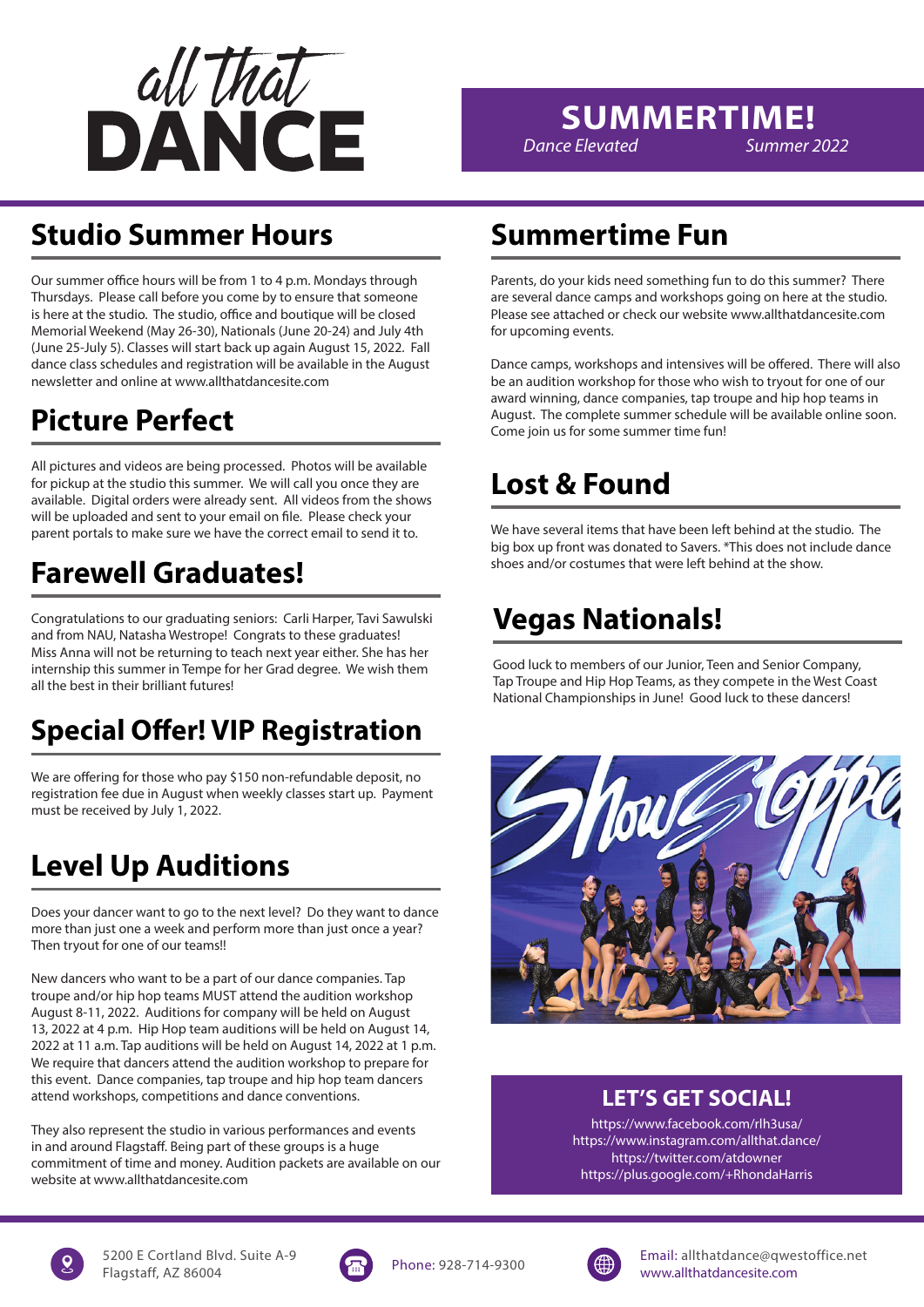# **Destination Dance**

#### **Contact Info**

All That Dance, Inc. Phone: (928)714-9300 Email: allthatdance@qwestoffice.net Website: www.allthatdancesite.com

| <b>Summer Workshops &amp; Intensives (Classes are Monday through Thursday)</b>             |           |            |                            |             |                |             |            |          |
|--------------------------------------------------------------------------------------------|-----------|------------|----------------------------|-------------|----------------|-------------|------------|----------|
| <b>Class</b>                                                                               | Time      | Week       |                            | <b>Ages</b> |                | Cost/weekly |            | Teacher  |
| Week 1 June 6-9, 2022                                                                      |           |            |                            |             |                |             |            |          |
| Turns & Leaps                                                                              | $12-2$ pm |            | June $6-9$ <sup>th</sup>   |             |                | \$120       |            | Gabbie   |
| <b>Fairy Princess</b>                                                                      | $2-4$ pm  |            | June $6-9$ <sup>th</sup>   |             | \$80           |             |            | Tavi     |
| Jazz Intensive                                                                             | $2-4$ pm  |            | June $6-9$ <sup>th</sup>   |             | $13+$<br>\$120 |             |            | Shana    |
| Jazz Tech W/shop                                                                           | $2-4$ pm  |            | June $6-9$ <sup>th</sup>   |             | \$100          |             |            | Caroline |
| Week 2 June 13-16, 2022                                                                    |           |            |                            |             |                |             |            |          |
| Improv/Choreo                                                                              | $12-2$ pm |            | June $13-16$ <sup>th</sup> | $11+$       |                | \$120       |            | Gabbie   |
| Frozen Dance Camp 2-4 pm                                                                   |           |            | June $13-16$ <sup>th</sup> | $3-6$       |                | \$80        |            | Tavi     |
| Ballet & Lyrical                                                                           | $2-4$ pm  |            | June $13-16$ <sup>th</sup> | $7 - 10$    |                | \$100       |            | Caroline |
| Lyrical Intensive                                                                          | $2-4$ pm  |            | June $13-16$ <sup>th</sup> |             | \$120          |             |            | Shana    |
| <b>July Schedule coming soon!</b>                                                          |           |            |                            |             |                |             |            |          |
| August 9-11, 2022 (more details to follow)                                                 |           |            |                            |             |                |             |            |          |
| *Co. Audition Workshop                                                                     |           | 4-6 p.m.   | $6+$                       |             | \$170          |             | <b>TBD</b> |          |
| *Hip Hop Workshop                                                                          |           | $5-7$ p.m. | $6+$                       |             | \$140          |             | <b>TBD</b> |          |
| $*$ Tap Troupe workshop 6-7 p.m.                                                           |           |            | $10+$                      |             | \$110          |             | <b>TBD</b> |          |
| Unable to make it for all 4 days? We offer daily rates or pro-rated tuition in the summer! |           |            |                            |             |                |             |            |          |

#### **On-going Rehearsals**

Hip Hop teams, Tap Troupe and all 3 Dance Company will be required to attend rehearsals and technique classes in the summer as per their contract. Competition dancers must have all 2022-2023 tuition, costume, recital and competition fees paid in full by August 1, 2023. *Schedule is subject to change. All classes & workshops must have a minimum of 5* students.

#### **TEAM & COMPANY AUDITIONS**

**\*Company, Tap Troupe & Hip Hop Auditions –** *please pick up an audition packet for more details on the requirements and commitments for being a member of company, tap troupe and/or hip hop team. Being a member of company, tap troupe and or hip hop team is a huge commitment of time and money. The workshop fee for auditions includes the \$50 includes tshirt) audition fee.* 

*New dancers for company and/or hip hop team must take the audition workshop in order to try out. It is recommended that all returning company or team members take at least one of the summer intensives. The fee is \$50 to audition for returning dancers.* 

**\*Company Auditions will be held on August 13, 2022 at 4 p.m. \*Hip Hop Team Auditions will be held on August 14, 2022 at 11 a.m. \*Tap Troupe Auditions will be held August 14, 2024 at 1 p.m. \*Fall Classes start August 15, 2022.**